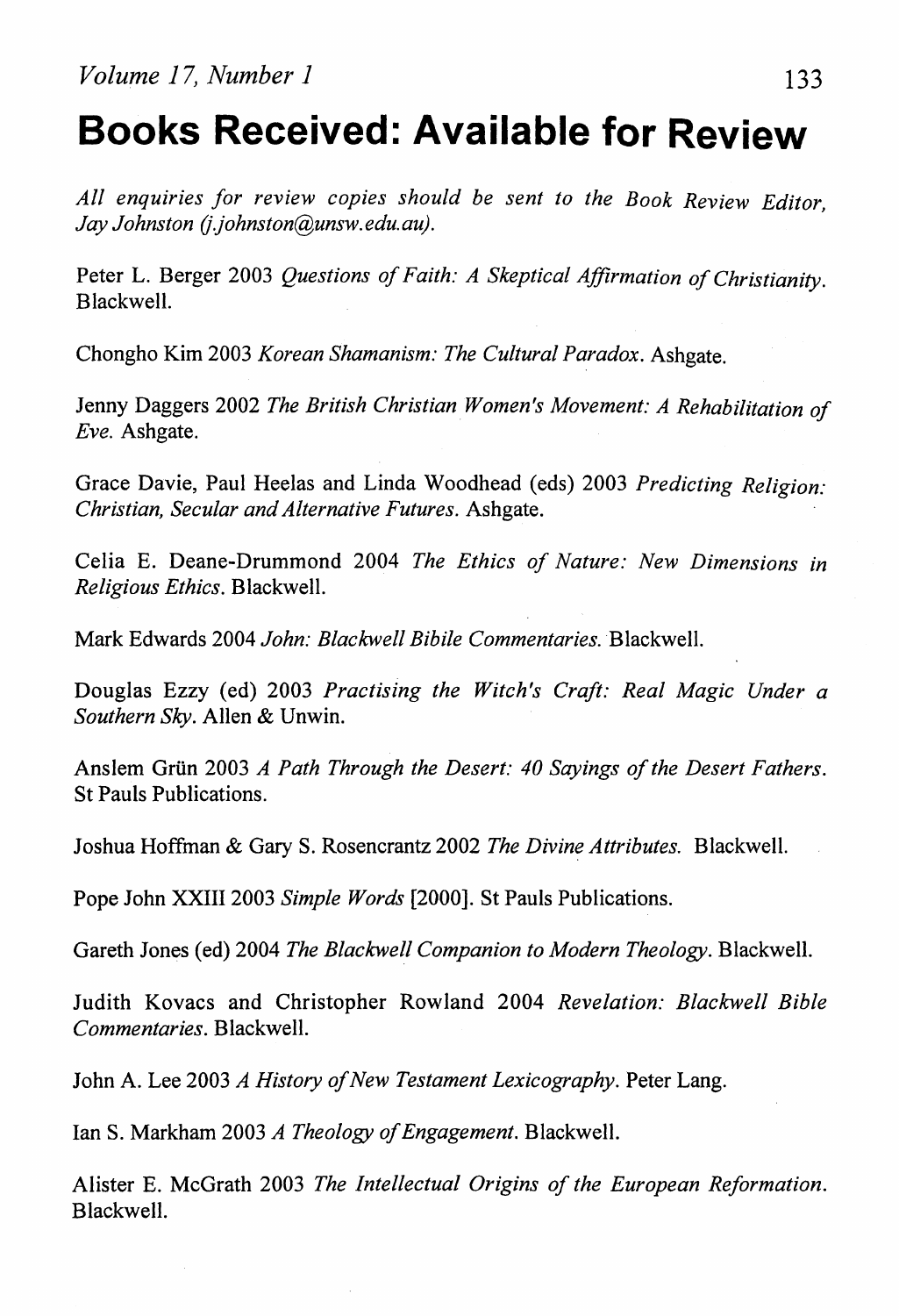Alister E. McGrath, Darren C. Marks (eds) 2003 *The Blackwell Companion to Protestantism.* Blackwell.

Micheal L. Peterson, Raymobd J. Vanarragon (eds) 2003 *Contemporary Debates in Philosophy of Religion.* Blackwell.

Hilary C. Rubenstein, Dan Cohn-Sherbok, Abraham J. Edelheit, William D. Rubenstein 2002 *The Jews in the Modern World: A History since 1750.* Oxford University Press.

Michael Washburn 2003 *Embodied Spirituality in a Sacred World.* State University of New York Press.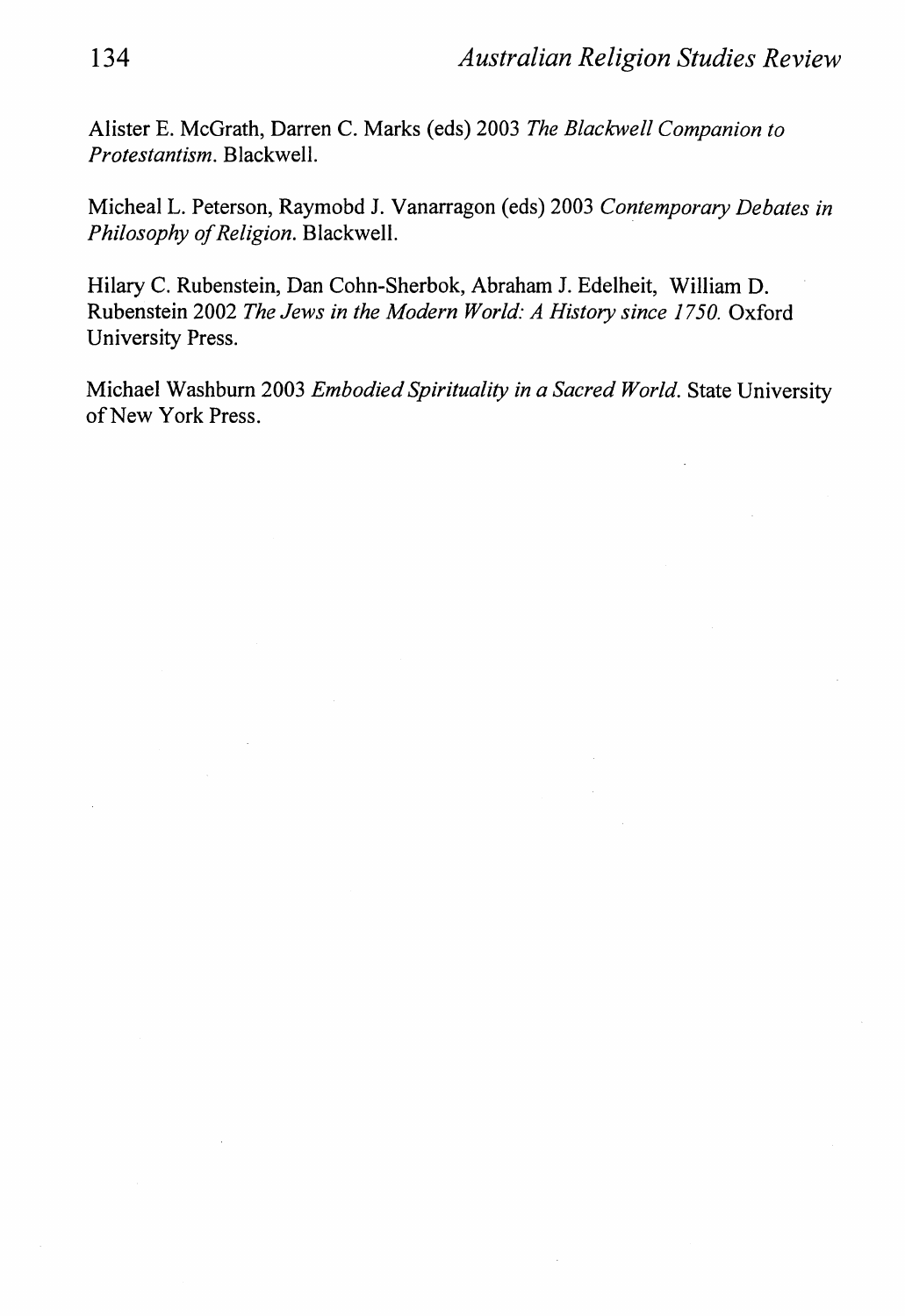## **Notes on Contributors**

**John Bellamy** is senior researcher with NCLS Research and research associates of the Edith Cowan University Centre for Social Research.

**Alan Black** is the Foundation Professor of Sociology/Anthropology at Edith Cowan University.

**Ellen Bosman** is currently Director of Technical Services at New Mexico State University. At the time this research was conducted Ms. Bosman was Head of Technical Services at Indiana University Northwest, a position she held for twelve years. Her research on church libraries includes the web site "Selection Sources for Congregational Libraries" and a quarterly column for the Lutheran Church Library Association. She holds an undergraduate degree from Calvin College and a Master of Library Science degree from Indiana University.

**Michael Carden** received his PhD in 2002 from Queensland University in Australia. His dissertation was a study of the reception of the stories of Sodom and Gomorrah and the outrage at Gibeah in both Christian and Jewish traditions up to the Reformation. Michael has taught in the area of biblical studies, comparative religion and contemporary issues in religion at Queensland University. He has contributed two chapters - on Genesis and on the Twelve Minor Prophets - for the Bible in Translesbigay Perspective, an international project to be published in 2005.

**Majella Franzmann** is the convenor of Studies in Religion and Associate Dean (Research) in the Faculty of Arts at the University of New England, Armidale. She has recently finished her second term as President of the AASR.

**Philip Hughes** is a research fellow within the Centre for Social Research at Edith Cowan University, Perth, and the senior research officer of the Christian Research Association. Email: p.hughes@cra.org.au

Peter Kaldor is senior researcher with NCLS Research and research associates of the Edith Cowan University Centre for Social Research.

**Ray Kerkhove** - PhD, MA in Religious Studies, University of Queensland, is an independent consultant who has studied and lived on the Sunshine Coast for fifteen years. He is the author of *Soul Havens- The Story of Sunshine Coast Spiritual Centres.* Ray created the region's first multi-faith map and recently organised the region's first multi-faith art festival-exhibition- *Seeking the Centre,*  at Noosa Regional Gallery.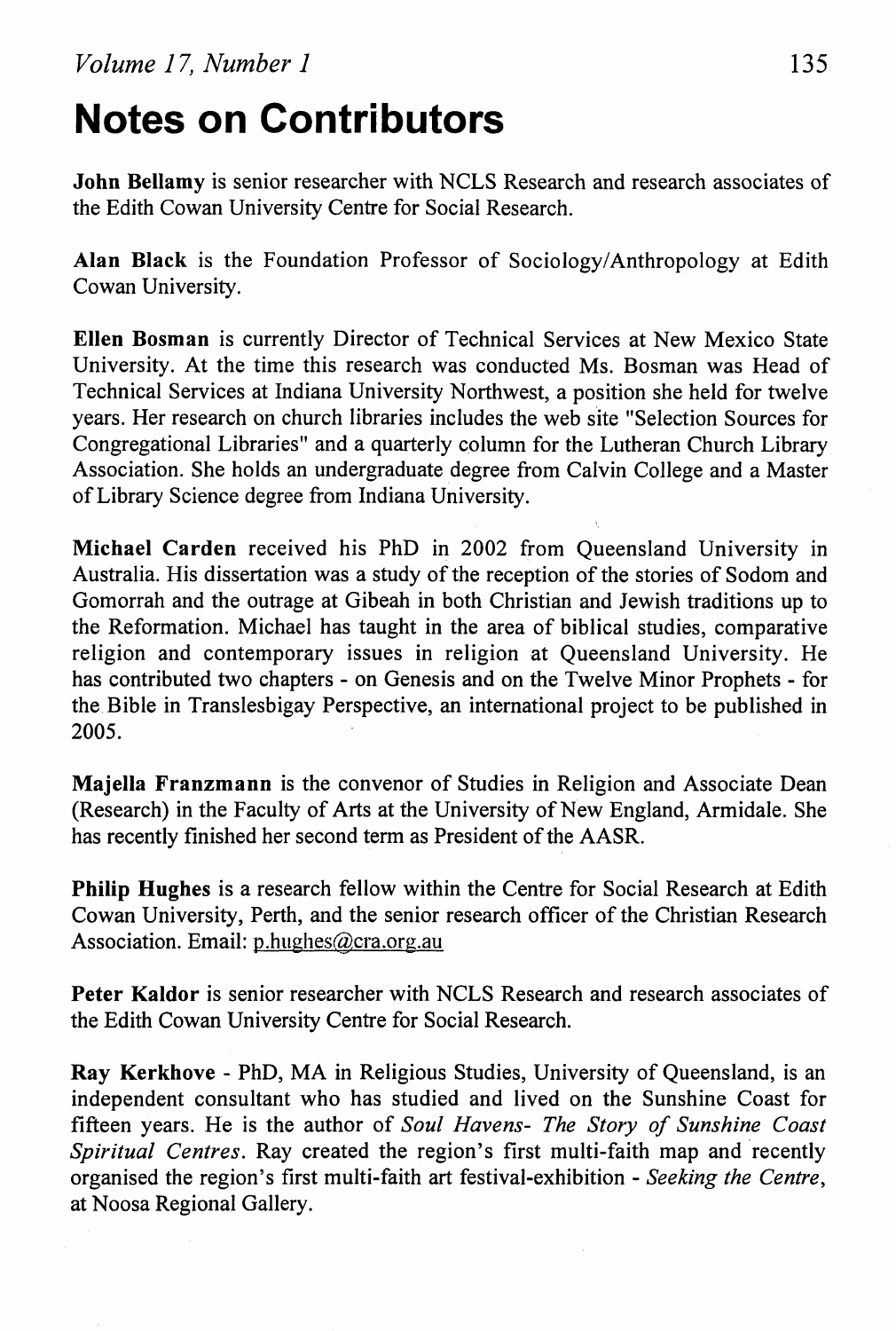**Anton Karl Kozlovic** BA, BEd, DipEd (Adelaide), BA (Deakin), GradDipEd(RelEd) (SACAE), GradDipMedia (AFTRS), MA, MEd, MEdStudies (Flinders) is a doctoral candidate at Flinders University writing about Cecil B. DeMille's biblical films. He is interested in Religion-and-Film, Interreligious Dialogue, DeMille Studies, Computer Films, and has published in over 25 journals worldwide, including: *The Furrow: A Journal for the Contemporary Church, Effective Teaching, Journal of Contemporary Religion, Marburg Journal of Religion, Metaphilm, Quodlibet: Online Journal of Christian Theology and Philosophy* and *Science as Culture.* He also has entries in *The Wallflower Critical Guide to Contemporary North American Directors* and *Sex, Religion, Media.* 

**Dr. Anne Pattei-Gray** has an earned Ph.D. from the University of Sydney awarded in 1995, and a Doctor of Divinity from India awarded in 1997, and she is currently completing a second Ph.D. from Flinders University. Anne is a member of the Uniting Church in Australia. She is a prolific writer with several publications -chapters, articles, edited works and single authored books. To mention a few: *Through Aboriginal Eyes: The Cry from the Wilderness* (1991), and *The Great White Flood: Racism in Australia (1998).* She is currently the Executive Director of Tauondi College, Port Adelaide, SA. Further, Anne has represented Aboriginal Australia on various international bodies and organisations throughout the World.

## **Notice to Contributors**

Australian Religion Studies REVIEW is a fully refereed academic journal. Manuscripts are evaluated by the Editors and other specialist referees. Prepare copy as follows:

I. Submit three copies. Type all copy double-spaced on white A4 paper, clipped not stapled.

2. Send disk copy in IBM compatible mode on 3-inch disk in Word. If neither is available send in ASCII format. Indicate word-processor used and name of file on disk.

3. In order to permit anonymity attach a cover page giving authorship and institutional affiliation but provide only the title on the manuscript.

4. Include an abstract of 100-150 words.

5. Incorporate figures within document where possible. Have laser printed to enable scanning where graphics on disk cannot be accessed.

6. Format of references in text: All references to monographs, articles, and statistical sources are to be identified at an appropriate point in the text by name of author, year of publication, and pagination where appropriate, all within parenthesis. Endnotes are to be used only for substantive observations, and not for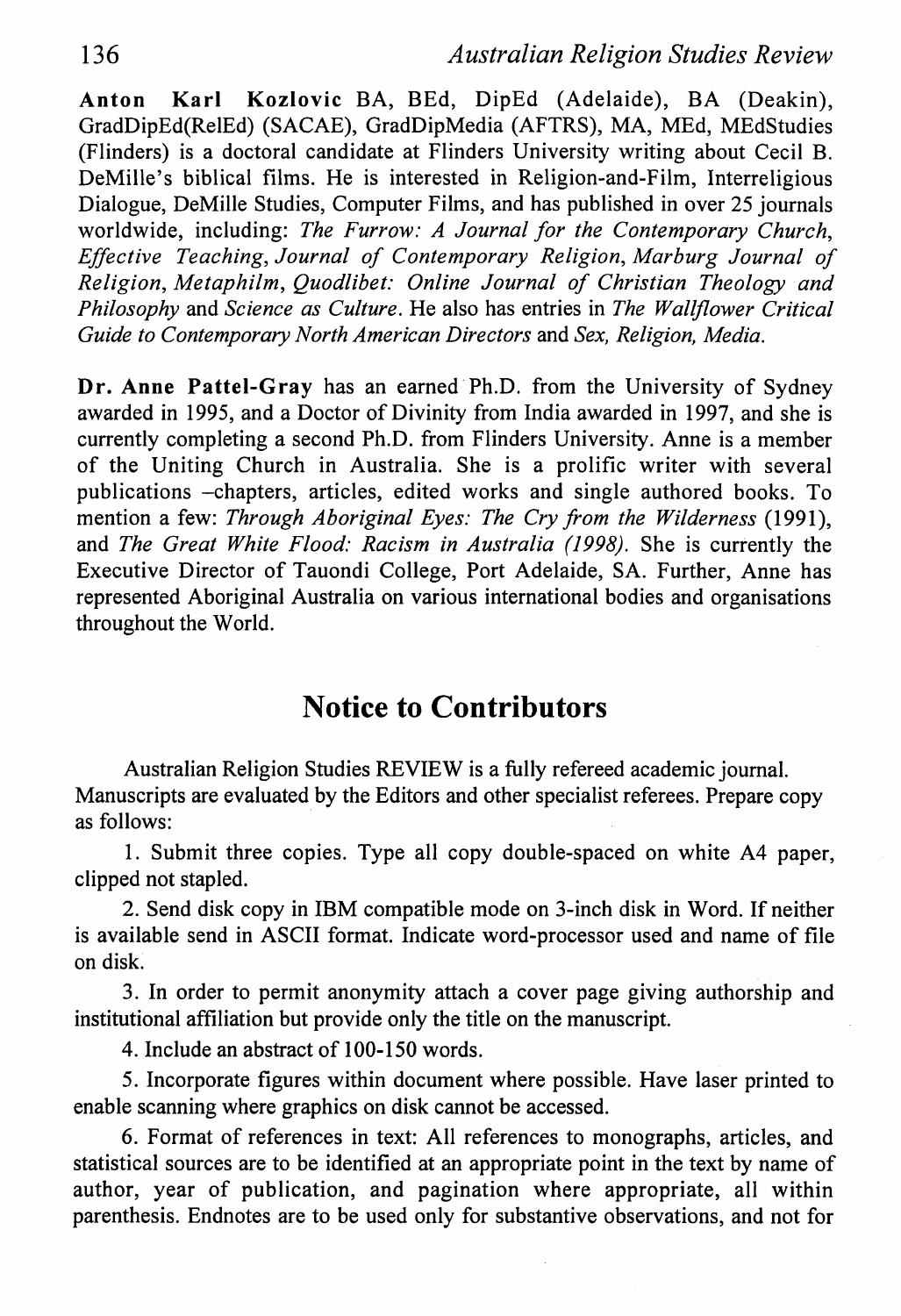the purpose of citation. Indicate position of endnote in text with superscript number. Do not embed endnotes in text but type separately at end. Footnotes are not to be used. Do not use *ibid. op.cit.,* or *loc.cit.* but specify subsequent citations of the same source in the same way as the first citation. A void abbreviations except 'ed' for editor.

a. If an author's name is in the text, follow it with year in parenthesis "... Weber (1930) has demonstrated...". If an author's name is not in the text, insert at an appropriate point the last name and year " .... some have claimed (Durkheim, 1915) that ..."

b. Pagination (without "p." or "pp.") follows the year of publication, separated by a colon "...it has been noted (Wach, 1944:7-11) that..."

c. For dual authorship use both last names; for more than two use "et al". For institutional authorship, supply minimum identification from the beginning of the complete citation :... occupational data (Australian Bureau of Statistics, 1991: 43) reveal..."

d. If there is more than one reference to the same author and year, distinguish them by the use of letters  $(a, b, c, ...)$  attached to year of publication, in text and in reference appendix "... as was previously suggested (Greeley, 1963a: 32)..."

e. Enclose a series of references within a single pair of parentheses and separate by semicolons "...as many have noted (Yinger 1957; Lenski, 1961; O'Dea,  $1966$ )..."

7. Format of "References" section at end of manuscript: List all items alphabetically by author, and within author, by year of publication. For typing format, see the following examples:

McAllister, I. 1988. Religious change and secularisation: The transmission of religious values in Australia. *Sociological Analysis* 49:249-63

Roof, W C and C K Hadaway. 1977. Shifts in religious preferences- the midseventies. *Journal of the Scientific Study of Religion*16:409-12

- 1979. Denominational switching in the seventies: Going beyond Glock and Stark. *Journal of the Scientific Study of Religion* 18:363-78

Wuthnow, R. 1978. *Experimentation in American religion.* University of California Press, Berkeley

Evans, R A. 1979. Recovering the church's transforming middle. In Understanding church growth and decline: 1950-1978, edited by D R Hoge and D A Roozen, 288-314. The Pilgrim Press, New York.

8. Punctuation. For all foreign words use italics *'sui generis';* for emphasis use bold **'extremely';** for direct quotations within the text (as opposed to indented quotes) use "..."; to otherwise isolate a word of phrase use '...' "... the concept 'multiculturalism'...". In all cases use sparingly.

9. Copyright to articles published is held by the Australian Association for the Study of Religions.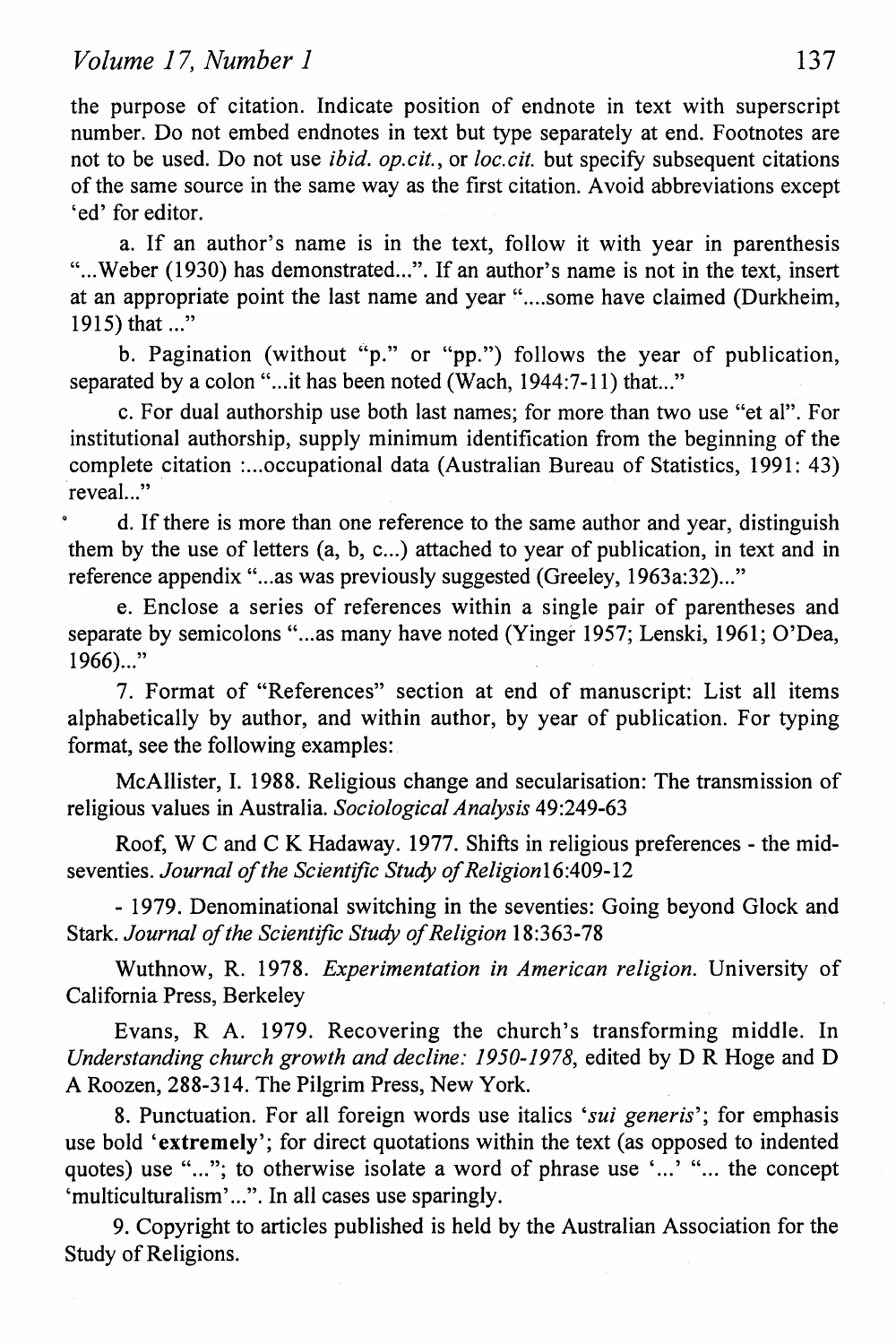